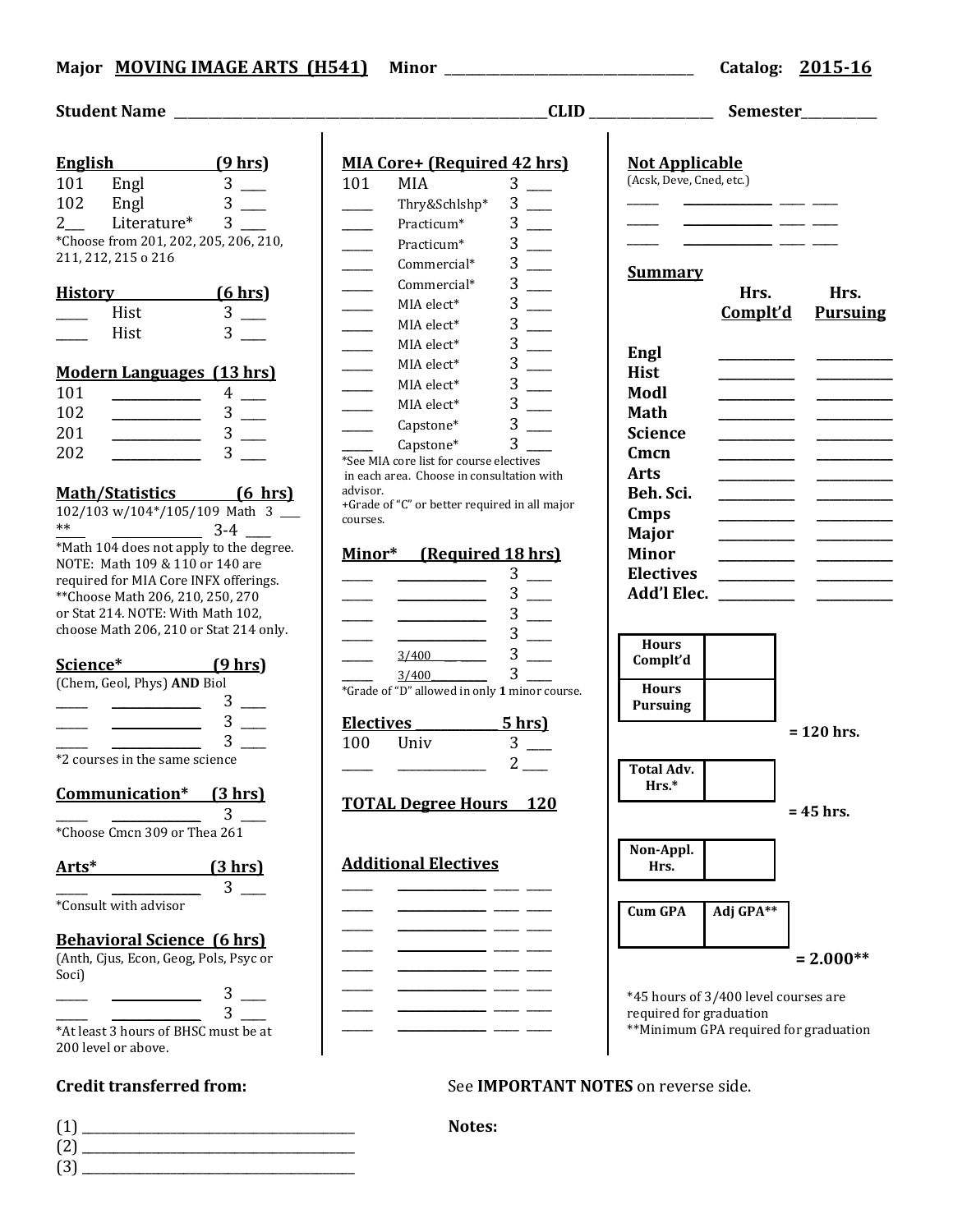- Each student must earn at least 45 hours of 300/400 level credits. In the case of transfer from a four-year school, up to six hours may be considered upper level if the courses are equivalent to upper level courses at UL-Lafayette. **Note: This exception does not apply to transfer work from two-year colleges**.
- Students are limited to 60 hours of transfer credit at the community college level.
- To exit Junior Division, a student must have completed:
	- 1. ENGL 101 and 102 with grade of C or better
	- 2. MATH 102, 103 w/104 (formerly Math 100)or 105 with grade of D or better
	- 3. FREN, GERM, LATN, or SPAN 101
	- 4. Any Biological or Physical Science (Chem, Geol or Phys) with grade of D or better
	- 5. Have at least 30 non-developmental hours with a 2.0 adjusted GPA
- $\blacktriangleright$  Students may not apply more than 42 hours of major courses toward a degree.
- Students may not audit courses they must take for credit (i.e., Math 105, a required major course, etc.).
- $\triangleright$  To complete the minor, a student must have a minimum of eighteen (18) hours in the minor. Six (6) hours must be at the 300/400 level. Some departments allow students to minor in areas such as history or English that may already be included in the student's curriculum. For example, if hours from history are included in both the minor and history subject areas, the student must have the appropriate substitutions in order to complete the 120-124 hours required. For minors in English; Engl 101&102 do not count for the minor. Similarly, for minors in MODL the 101 course does not count toward the minor. **Note:** Some minors require more than the 18-hour minimum. Finally, students are required to complete all pre- and co-requisites for minor courses. For more information on minors, visit **http://liberalarts.louisiana.edu/academics**
- No more than four (4) hours of KNEA/PEDA credit may be used for graduation requirements.
- Transfer credits must be evaluated in the Dean's office during the student's first semester at UL-Lafayette- call for an appointment.
- A student shall be required to earn the last 30 hours, applicable to a degree, in residence as a major in the academic college from which he/she seeks a degree.
- Transfer courses for a continuing UL-Lafayette student must be approved by his/her Dean or Dean's designate prior to the student's enrollment in those courses. This is required especially in the student's last thirty (30) hours.
- To file for graduation, student must complete two documents --

The degree plan -- completed with adviser, approved by department head and dean, due in the dean's office at the beginning of the semester before a student expects to graduate. The degree plan indicates what course work remains in order to complete degree requirements.

The application for degree -- due the semester prior to graduation if the student wants priority registration or at the beginning of the semester the student plans to graduate. The application is a brief "name and address" form that is used to order the student's diploma. It is available in the Dean's office. There is a \$90 fee, payable at the Student Cashier's office. The form must be returned to the Dean's office after payment.

**Communication electives** include CMCN 100, 101, 202, 203, 302, 309, 310, 412; ENGL 360, 365, 465; THEA 261 **Arts electives** include VIAR 120; THEA 161, 261; MUS 104, 105, 106, 108, 109, 308, 360, 364; DANC 101, 102; DSGN 121. **Behavior Science electives** include ANTH, CJUS, ECON, GEOG, POLS, PSYC or SOCI courses. **Must be outside of student's**